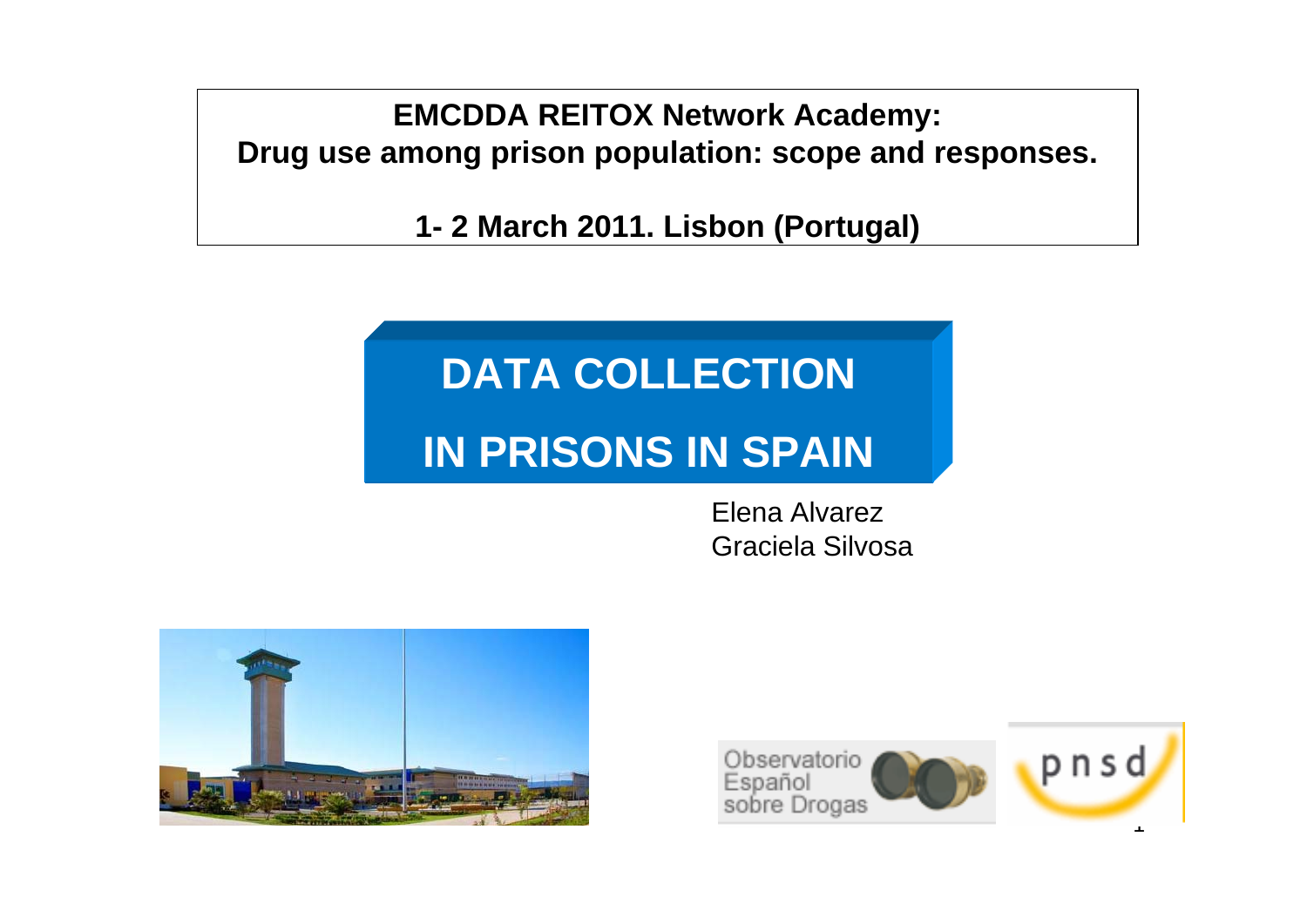#### **OBJECTIVE**

## **OVERVIEW ON DATA COLLECTION IN PRISONS IN SPAIN**

- 9 **Opportunity for thinking about data collection in prisons.**
- $\checkmark$  **Data collection is just the first step to develop policies.**



*EMCDDA REITOX Network Academy: Drugs use among prison population: scope and responses. Lisbon. 1 - 2 March 2011.* 

**Data collection in prison inSpain**

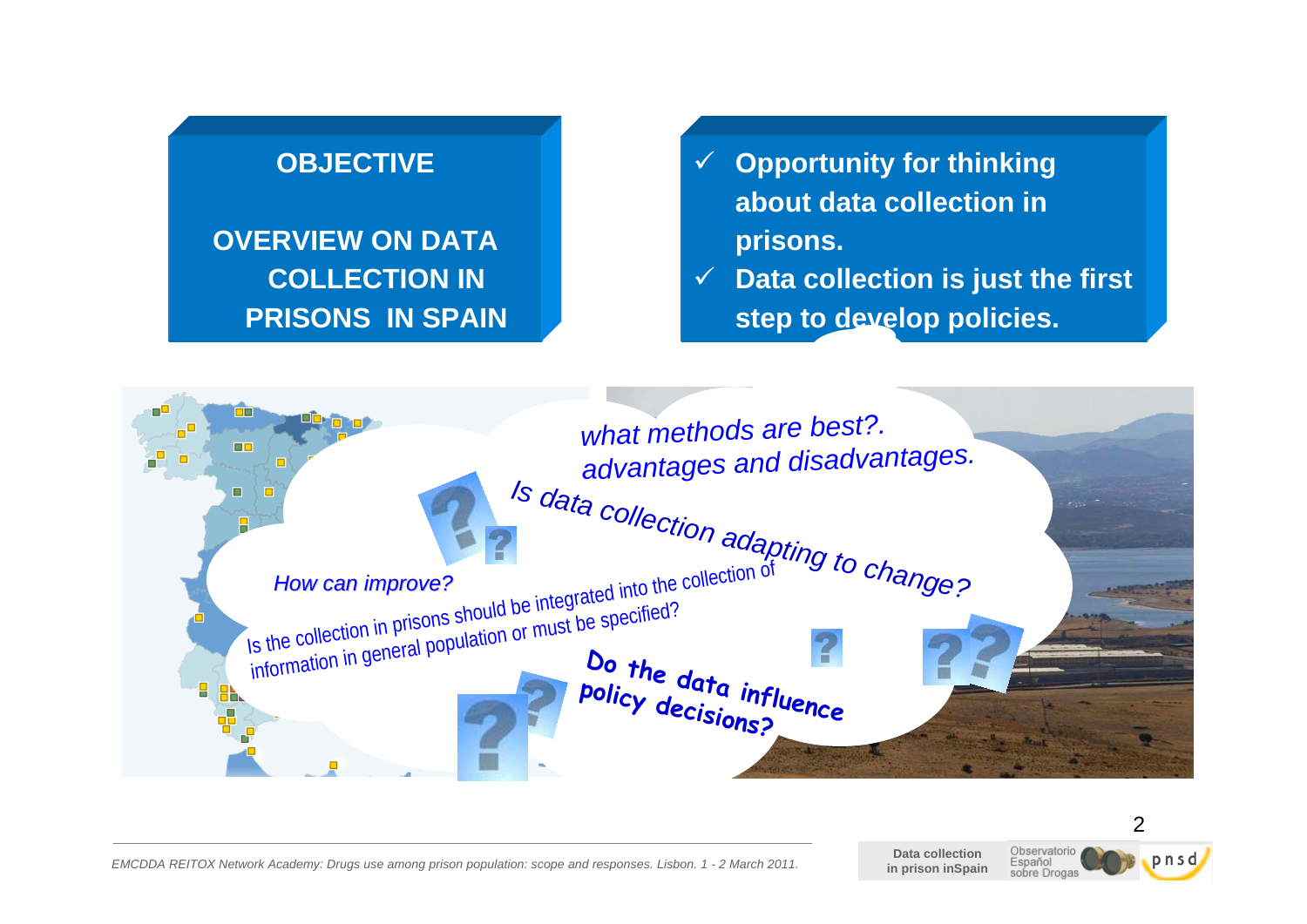#### **I. INTRODUCTION**

**Prison population Data collection on drugs in Spain** 

#### **II. DATA COLLECTION IN PRISON**

**Methodology: Surveys, Treatment Demand Indicator, others. Results: socio demographics, health, drug use, treatment.**

#### **III. CONCLUSIONS AND CHALLENGES**







*EMCDDA REITOX Network Academy: Drugs use among prison population: scope and responses. Lisbon. 1 - 2 March 2011.* 

**Data collection in prison inSpain**

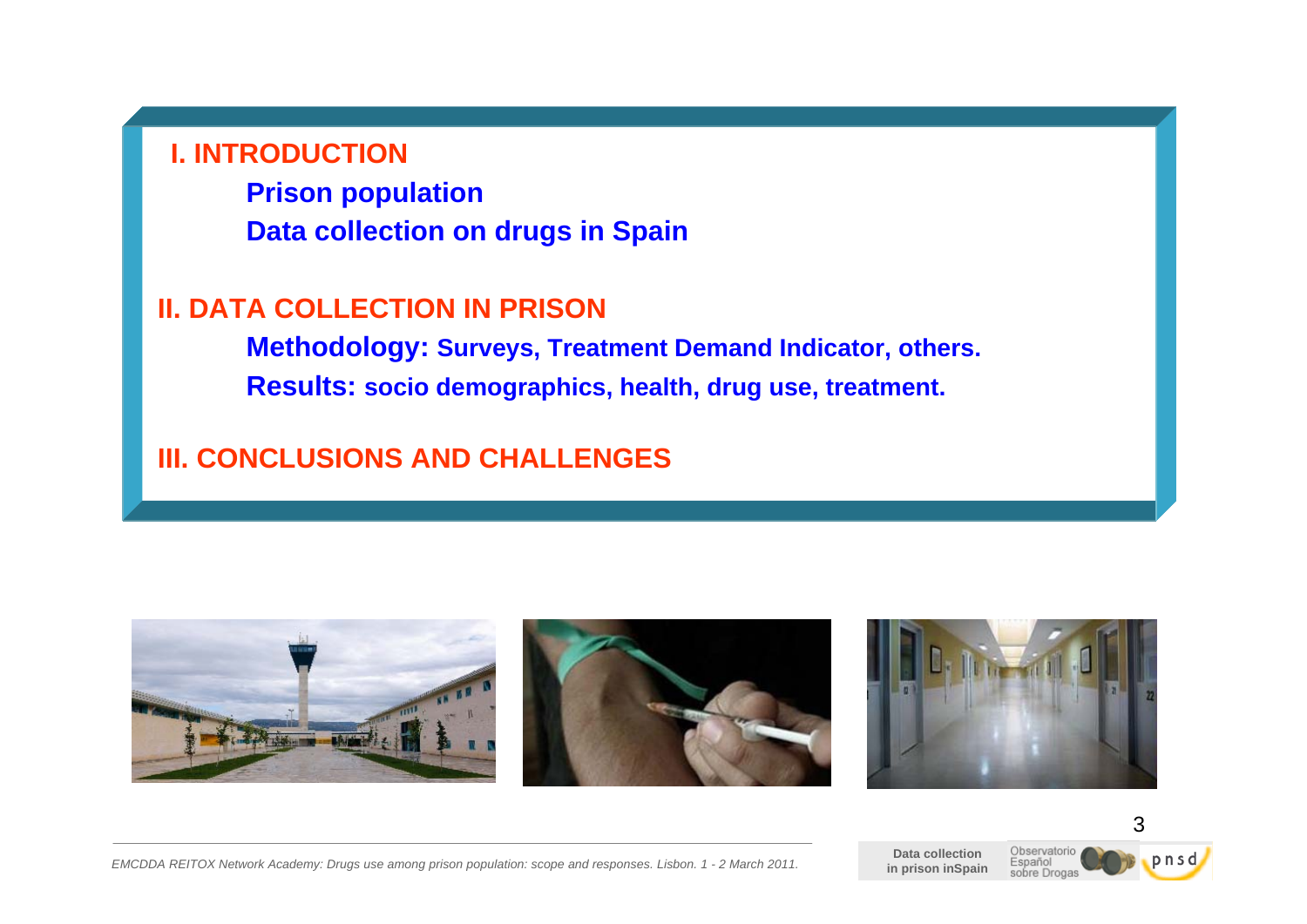

Source: Ministry of Internal Affairs. Spain

¾ Prison population rates per 100000 inhabitants. Europe, sep. 2009



Source: SPACE I & II, Council of Europe

**SPAIN. Dec 2009.**

- Spanish population: 47 021 031
- Prison Population2: 76 090
- Rate: 162/100 000 inhabitants
- Prisons<sup>2</sup>: 78

Source: 1 National Institute of Statistics. 2 Ministry of Internal Affairs. Spain.



**EUROPE. Sep 20091.**  Mean 130/100 000 inhabitans.

- Minimun 20 inhabitans
- Maximun 309 inhabitans

## $\checkmark$  USA<sub>2</sub>: 756/100 000 inh.

Source: 1 Space I. Council of Europe. 2 Annual report 2009. EMCDDA.



**Data collection in prison inSpain**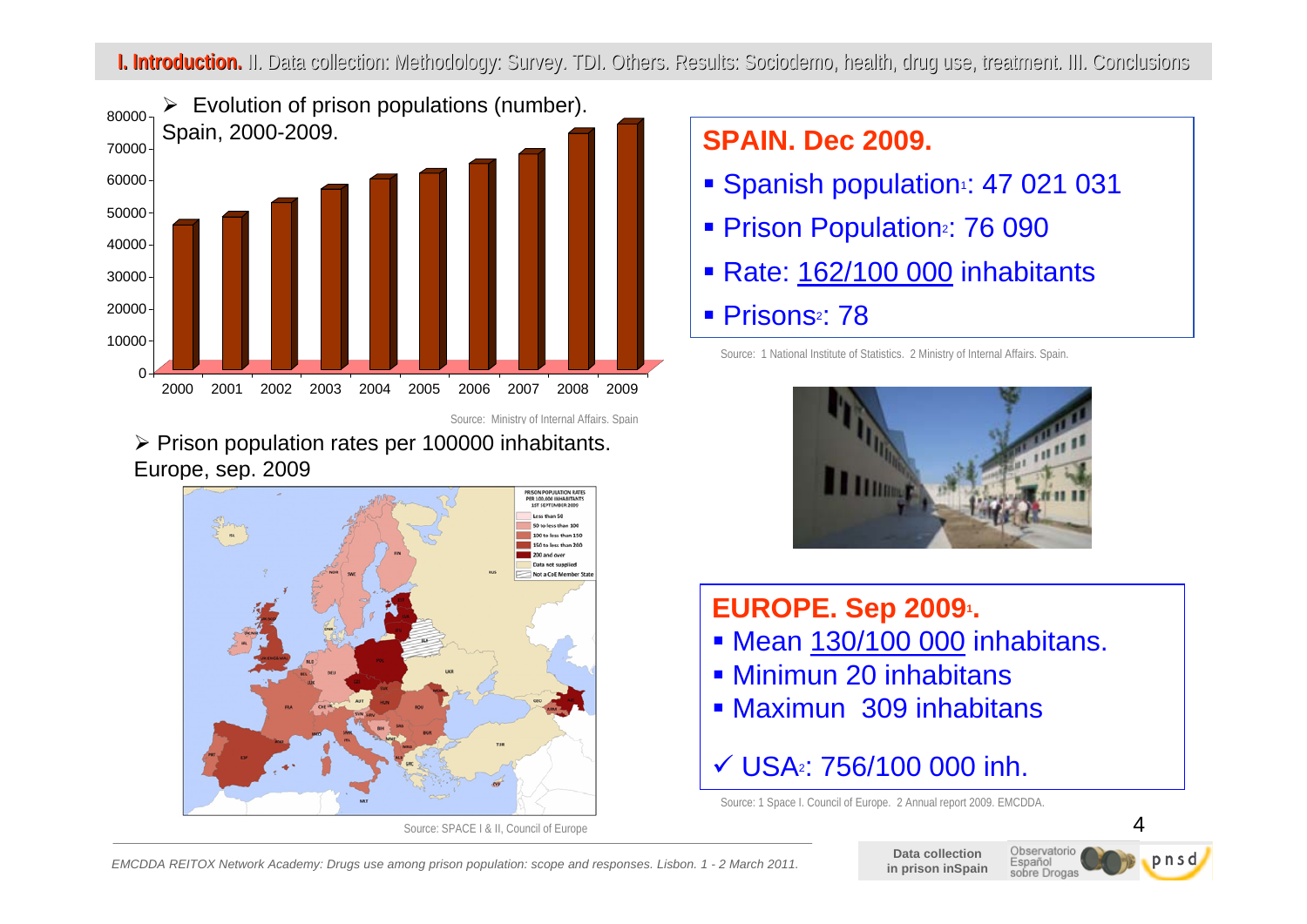

#### **From the beginning prisons were included in the collection data and policies of the NPD**

*EMCDDA REITOX Network Academy: Drugs use among prison population: scope and responses. Lisbon. 1 - 2 March 2011.* 

**Data collection in prison inSpain**

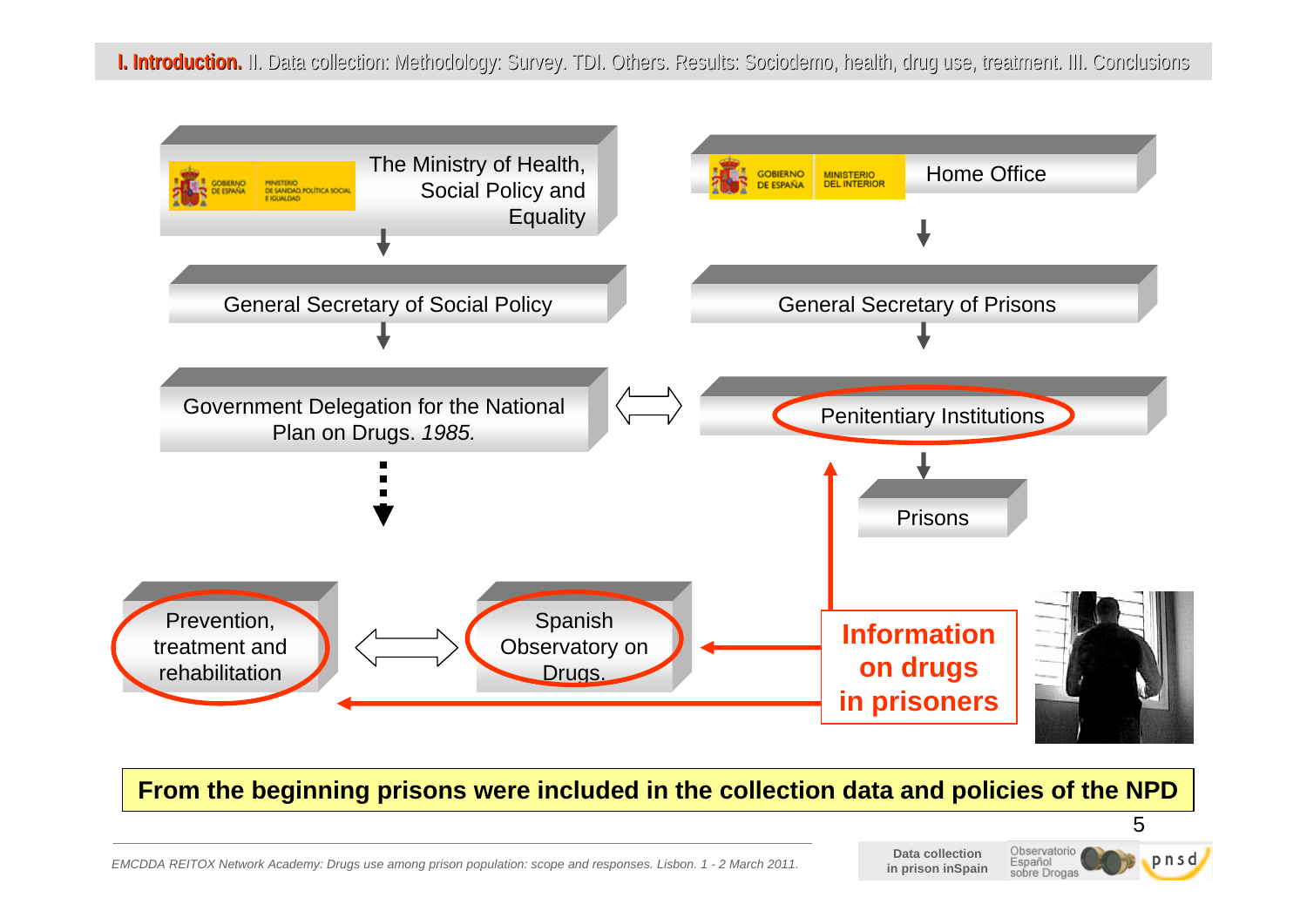#### **Spanish Observatory on Drugs**

#### **1. SURVEYS: PREVALENCE, PERCEPTION AND OPINION ON DRUGS**

#### $\blacksquare$ **General Population.**

- EDADES. Adults: 15-64 y.o. Biennale: 1995-2009. Sample: 15000-25000.
- ESTUDES. Students: 14-18 y.o. Biennale: 1994-2010. Sample: 20000- 30000. Specific modules: Workers, new substances, alcohol, cannabis etc.

#### П **Specific population:**

- People in treatment: Drugs users admitted to treatment: heroine 1996, 2003/04 & cocaine 2003/04 - Prison surveys: 1994, 2000, 2006 & 2011.

#### **2. INDICATORS: DRUG RELATED PROBLEMS**

- L **Drug related deaths,** annual since 1983.
- г **Drug related infectious diseases,** annual since 1986
- **Problem drug use**, annual since 1990
- L **Hospital emergencies in drug users,** annual since 1987 **Treatment Demand indicator,** annual since 1987

#### **3. EXTERNAL SOURCES OF INFORMATION.**

**Supply indicators.** N<sup>o</sup> of seizures and quantities of drugs seized since 1996. Price and purity, since 1995. Direct demand for alcoholic beverages, since 1996. Arrested people for drug trafficking and reporting for use/possession of illegal drugs since 1997 **Special registries, studies ad hoc, regional level, universities… Prison institutions**

*EMCDDA REITOX Network Academy: Drugs use among prison population: scope and responses. Lisbon. 1 - 2 March 2011.* 







Fsnañol sobre Droga pnsd

**Data collection in prison inSpain**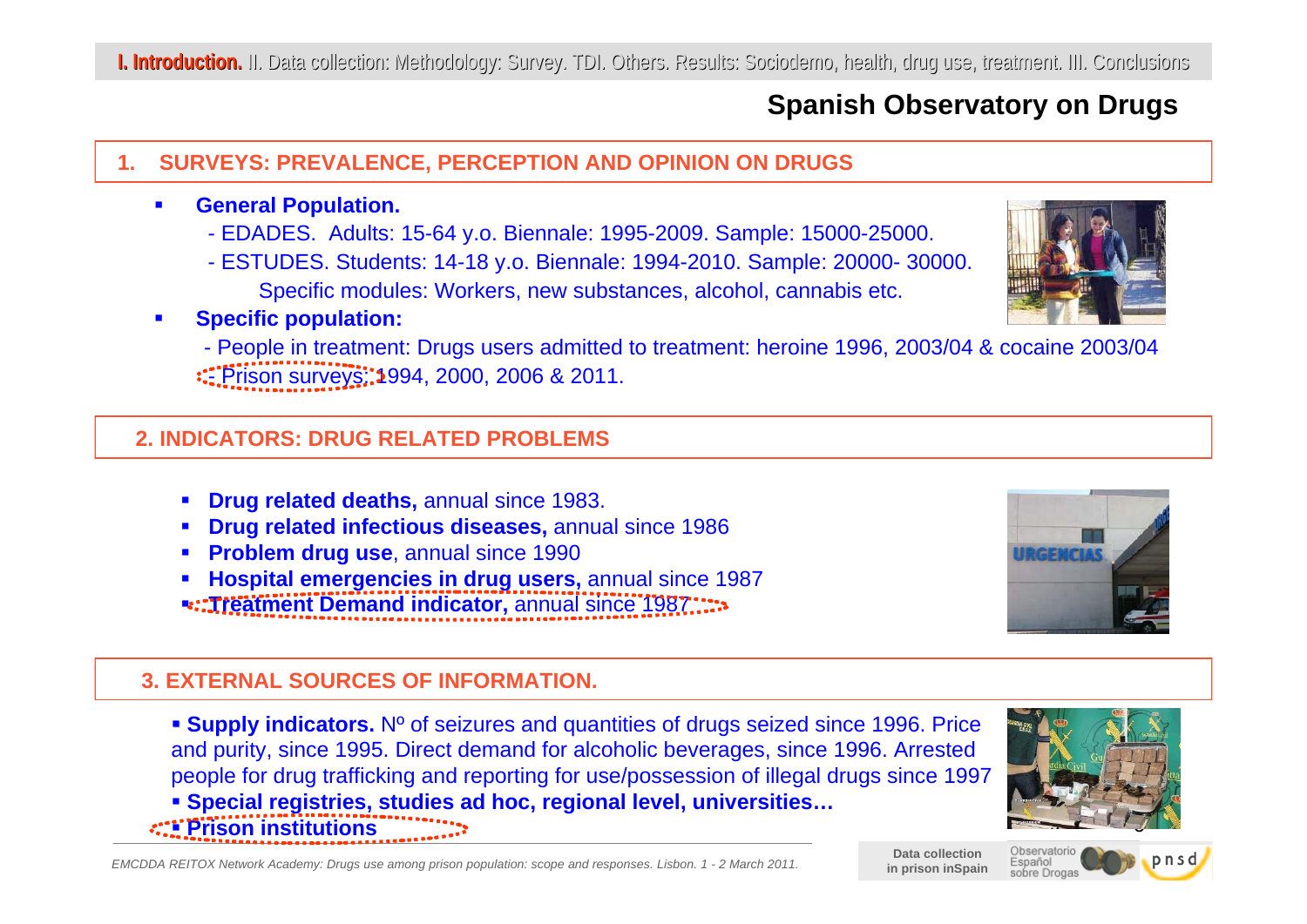#### Prison survey

**1994** *Evaluation of treatment of drug users in prisons*. Sample 1554.

- $\Box$ **2000** *Drug use and risk factors in prisons*. Sample: 5028.
- $\sqcup$ **2006** *Survey on health and drug use in prisons*. Sample: 4934.
- $\Box$ **2011** *Survey on health and drug use in prisons*. Sample 5000.

## **OBJECTIVE OBJECTIVE**

**To determine the prevalence and patterns of drug use and risk patterns of drug use and risk behaviours behaviours associates among associates among**  inmates, before and during the **imprisonment. imprisonment.**





**Data collection in prison inSpain**

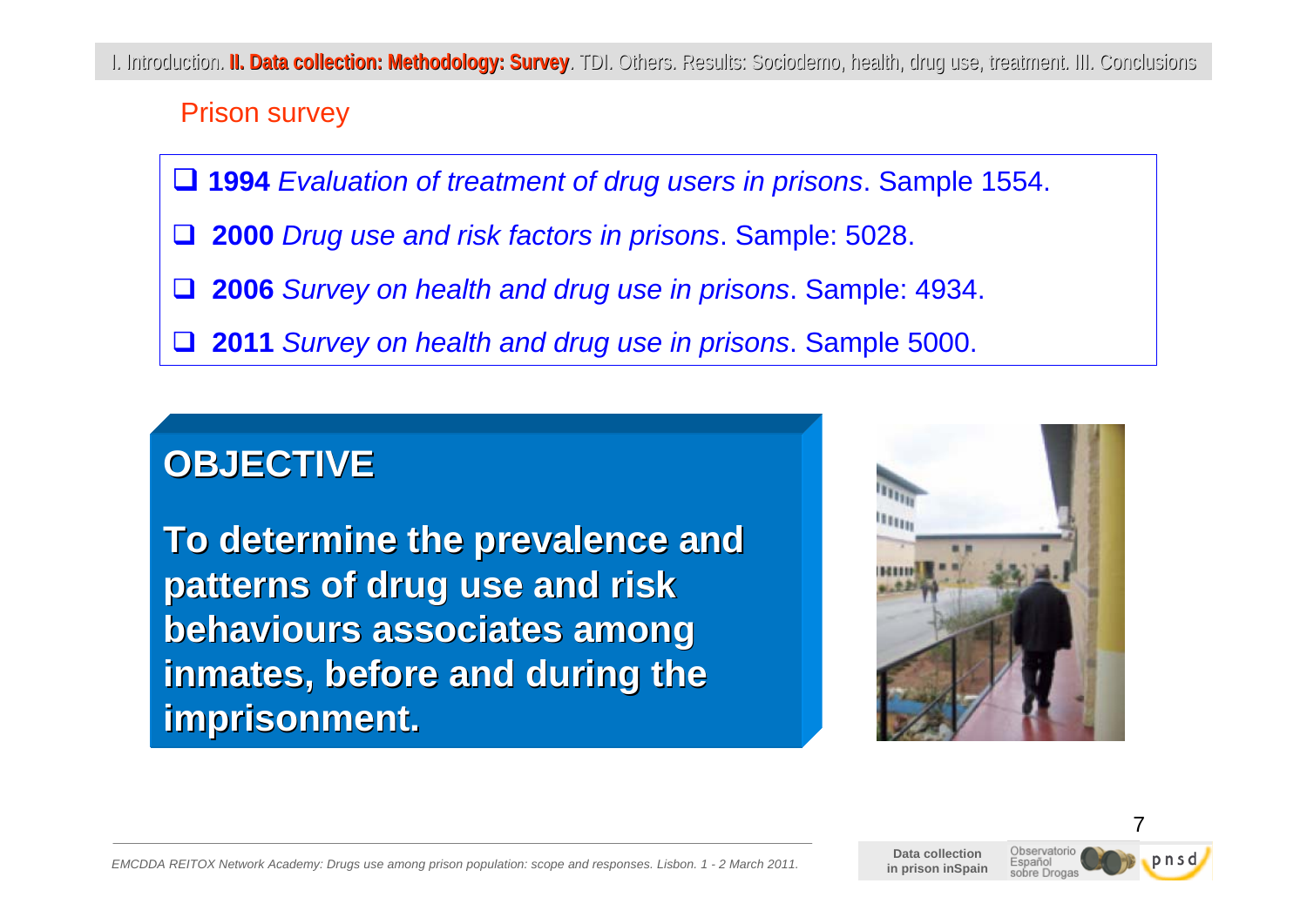#### Prisons survey 2011



| <b>Reference</b><br>population | Inmate population: 76090<br>Prisons: 78.                                                                                                                                                                                                                                                                                                     |
|--------------------------------|----------------------------------------------------------------------------------------------------------------------------------------------------------------------------------------------------------------------------------------------------------------------------------------------------------------------------------------------|
| <b>Sample size</b>             | • Theoretical Sample Size: 5000 prisoners                                                                                                                                                                                                                                                                                                    |
| Sample design                  | • In all prison selection of random sample of prisoners proportional of<br>prison population, judicial status and nationality.<br><b>Excluded: non speaking Spanish, Arabic or Romanian. 1º and 3º</b><br>degree. Remote/small prisons.<br>Overrepresented: woman.                                                                           |
| <b>Data collection</b>         | " Questionnaire face to face by trained and independent interviewer.<br>Self-reported information.<br>• Voluntary, anonymous, confidential.                                                                                                                                                                                                  |
| Questionnaire                  | ■ 218 questions.<br>• Closed questions with single or multiple response<br>• Information: Socio-demographics, penal, health, drug use (history,<br>type of drug, frequency, route), injection use, treatment, risk<br>behaviour.<br>• Translated into Arabic & Romanian (available in English for<br>dissemination in scientific community). |

*EMCDDA REITOX Network Academy: Drugs use among prison population: scope and responses. Lisbon. 1 - 2 March 2011.* 

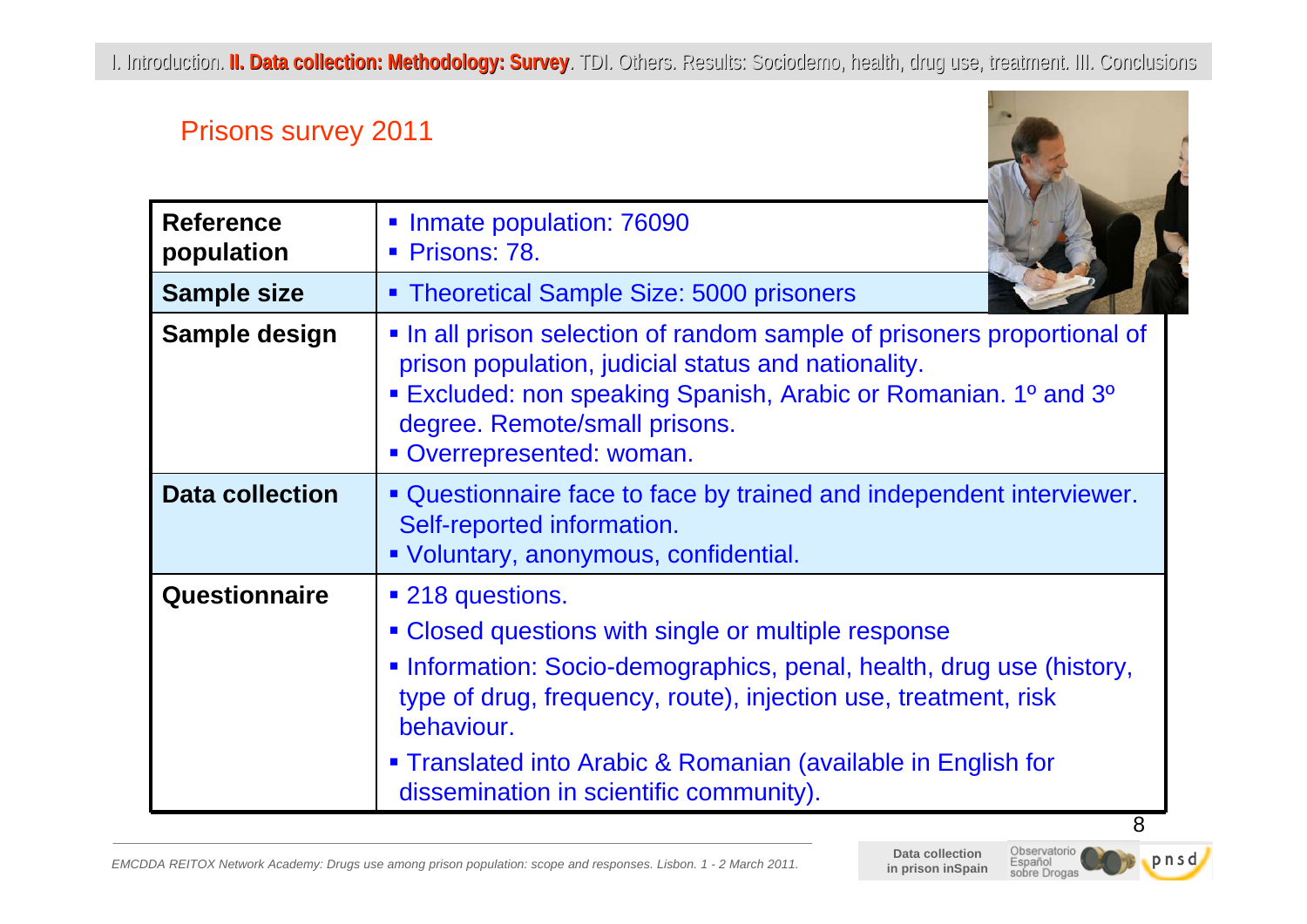| <b>Strengths</b>  | • Useful in describing the characteristics of a large population.                                                                                                 |
|-------------------|-------------------------------------------------------------------------------------------------------------------------------------------------------------------|
|                   | • Many questions can be asked about a given topic giving considerable<br>flexibility to the analysis.                                                             |
|                   | • Standardized questions make measurement more precise by enforcing<br>uniform definitions upon the participants. Observer subjectivity is greatly<br>eliminated. |
|                   | • In prison: relatively easy people accessibility.                                                                                                                |
|                   | • Spain: Historic series, big sample, gender focus.                                                                                                               |
|                   |                                                                                                                                                                   |
| <b>Weaknesses</b> | • Descriptive method, generally cannot provide strong evidence of cause and<br>effect.                                                                            |
|                   | • Usually surveys are not good at following trends in real time or over short<br>periods of time. It is necessary series.                                         |
|                   | Answer: self reported: Intentional deception, poor memory, or<br>misunderstanding.                                                                                |
|                   | • Non response. Non response rate in 2006: 6,5%.                                                                                                                  |
|                   | • The different methodologies and definition difficult to compare results.                                                                                        |
|                   | ■ Financing needs.                                                                                                                                                |
|                   | • In prison: Logistic problems. Permission to enter. Security.                                                                                                    |

Observatorio<br>Español<br>sobre Drogas **Data collection in prison inSpain**

9

pnsd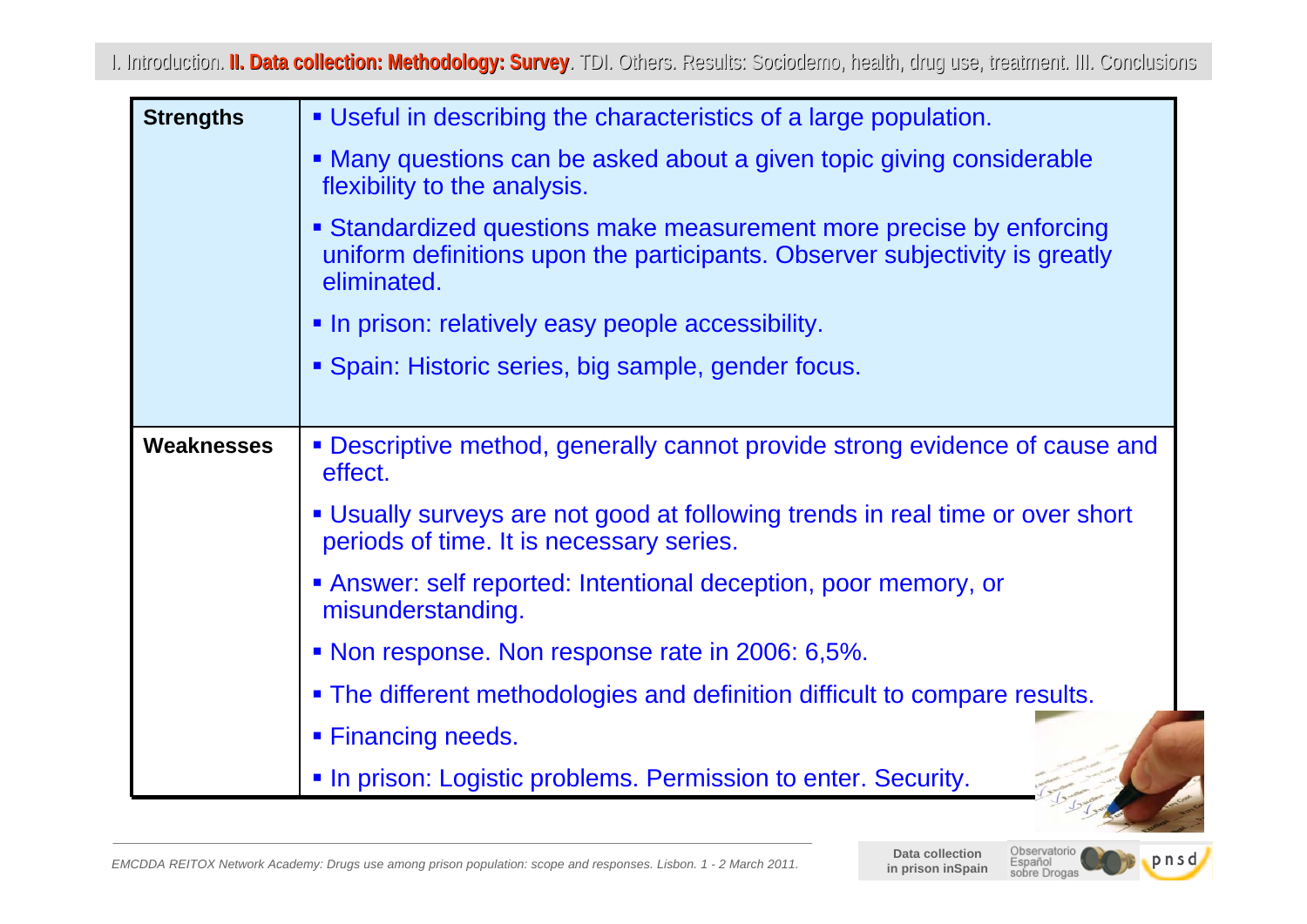#### Treatment Demand Indicator

## **TREATMENT CENTER**





**REGIONAL LEVEL**



10

*EMCDDA REITOX Network Academy: Drugs use among prison population: scope and responses. Lisbon. 1 - 2 March 2011.*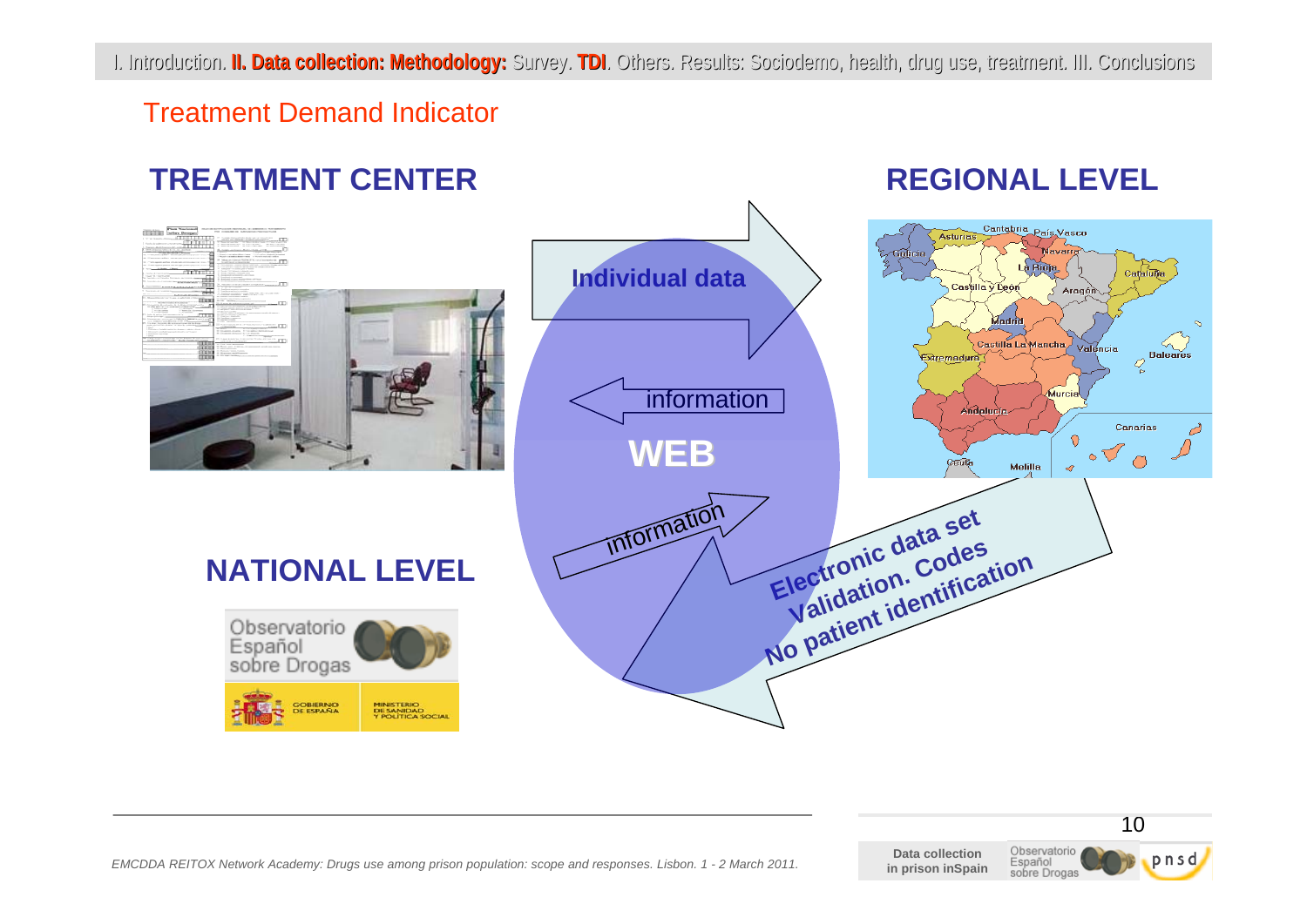#### Treatment Demand Indicator

| <b>Definition</b>      | Number of persons admitted to ambulatory treatment<br>for psychoactive drugs abuse (alcohol, heroine,<br>cocaine, cannabis, tranquilizers, stimulants,<br>hallucinogens, volatiles subs.) for the first time in the study year. |
|------------------------|---------------------------------------------------------------------------------------------------------------------------------------------------------------------------------------------------------------------------------|
| <b>Coverage</b>        | Time coverage: 1987- today                                                                                                                                                                                                      |
|                        | Geographical coverage 2009:                                                                                                                                                                                                     |
|                        | -TDI general population: National. 50628 admissions illegal drugs.                                                                                                                                                              |
|                        | -TDI Prison: 34 prison (total prisons 77).1921 admissions illegal drugs.                                                                                                                                                        |
| <b>Data Collection</b> | Form is filled in face to face in the treatments centers.                                                                                                                                                                       |
| <b>Form</b>            | 23 questions.                                                                                                                                                                                                                   |
|                        | Information: Socio-demographic (age, sex, studies, work situation),<br>use of drugs (type of drug, frequency, route), health (VIH infections).                                                                                  |
| <b>Strengths</b>       | Periodicity. Trends.                                                                                                                                                                                                            |
|                        | It is possible to identify drug use patterns and analyze differences<br>between characteristics in g. population and prisons users.                                                                                             |
| <b>Weaknesses</b>      | Is necessary to agree protocols and definitions, questions need to<br>adapt to changes.                                                                                                                                         |
|                        | Some prisons doesn't notified.                                                                                                                                                                                                  |
|                        | Coordination between different levels and agencies.                                                                                                                                                                             |

*EMCDDA REITOX Network Academy: Drugs use among prison population: scope and responses. Lisbon. 1 - 2 March 2011.* 

**Data collection in prison inSpain**

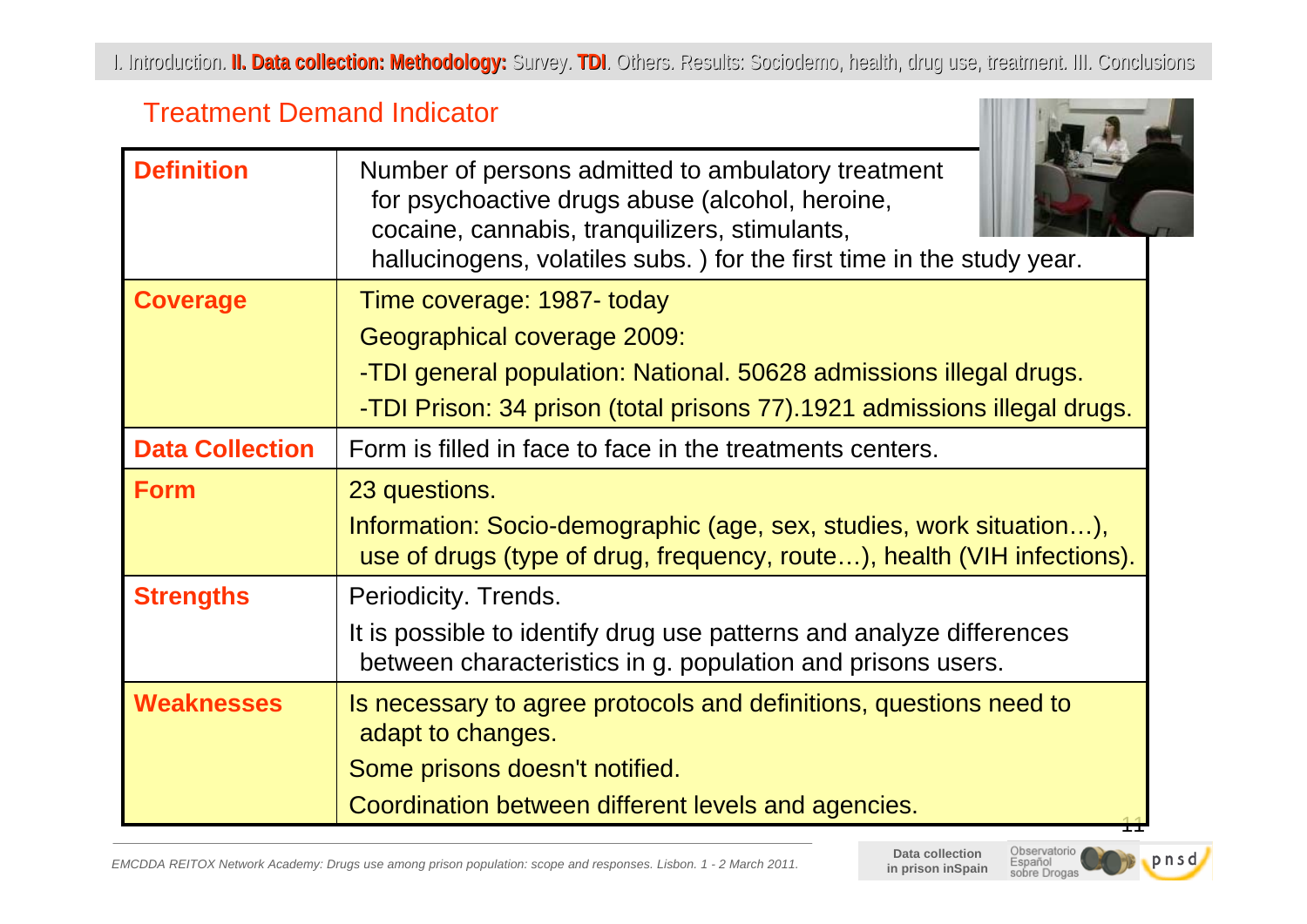#### **Home Office. Penitentiary Institutions**

- **Systematic information:** Mortality Register. Epidemic outbreaks. Register of Notifiable Diseases. Register of prevalence of diseases: HIV / AIDS, TB, Hepatitis viruses. Regular publication of the Epidemiological Bulletin in prisons.
- Studies ad-hoc in prison. Example: Surveys in mental health.

#### **Ministry of Health Ministry of Health**

- **Systematic information:** National Registry of AIDS and VIH. National Health Survey.
- **Studies ad hoc in health or drug users.**

#### **Others**

Regional level, universities…





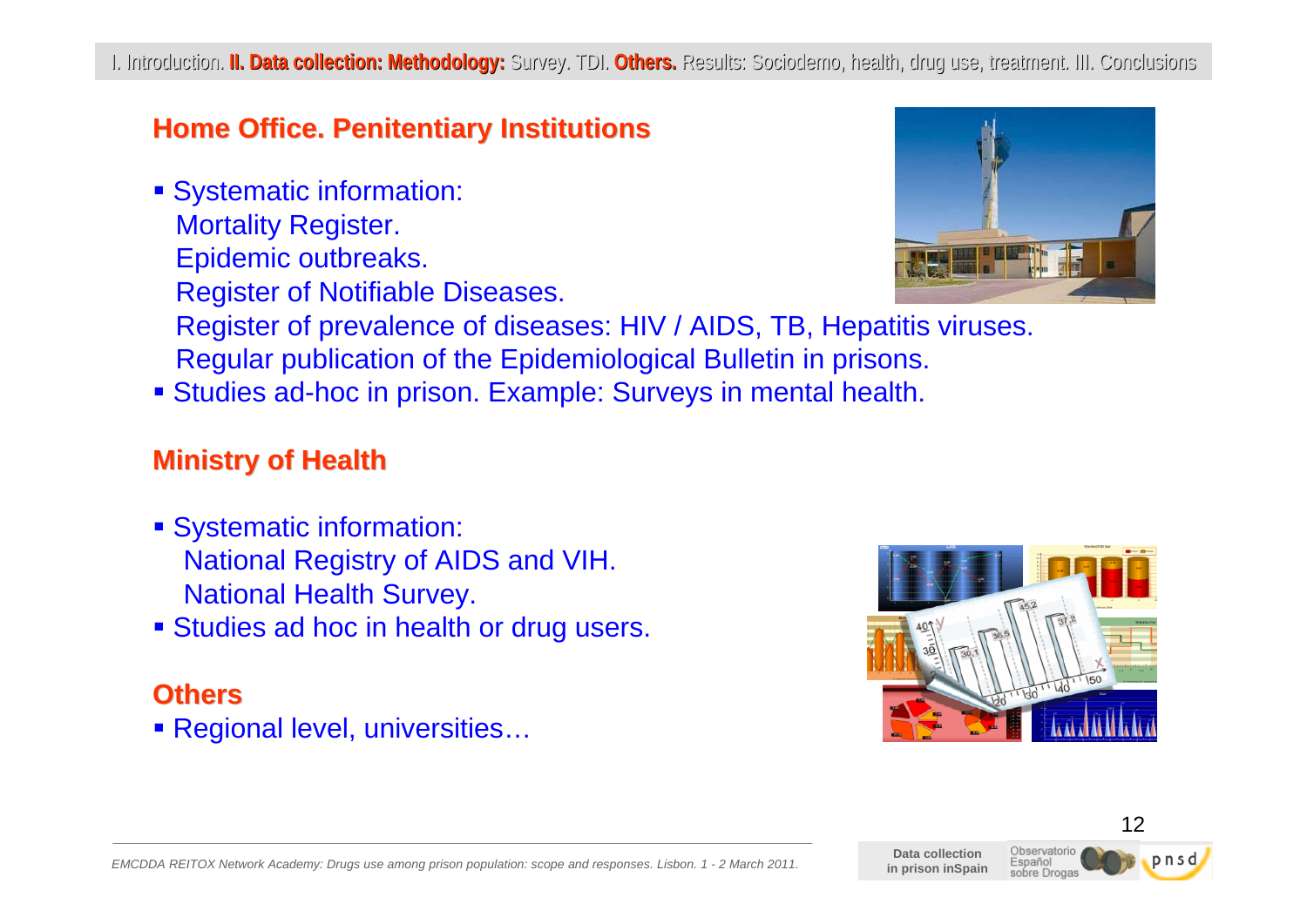**STUDIES**

#### ¾ **Prisoners socio-demographic characteristics**



#### **Men**

- **36 year old**
- **Spanish**
- **Studying until 18 y.o**
- **Active (working or unemployed)**
- **Excluded from social or economic**

**NATIONALITY**





Observatorio

Español sobre Drogas

#### 13

pnsd

Source. Prison Survey 2006. Government Delegation National Plan on Drugs.

*EMCDDA REITOX Network Academy: Drugs use among prison population: scope and responses. Lisbon. 1 - 2 March 2011.* 

**Data collection in prison inSpain**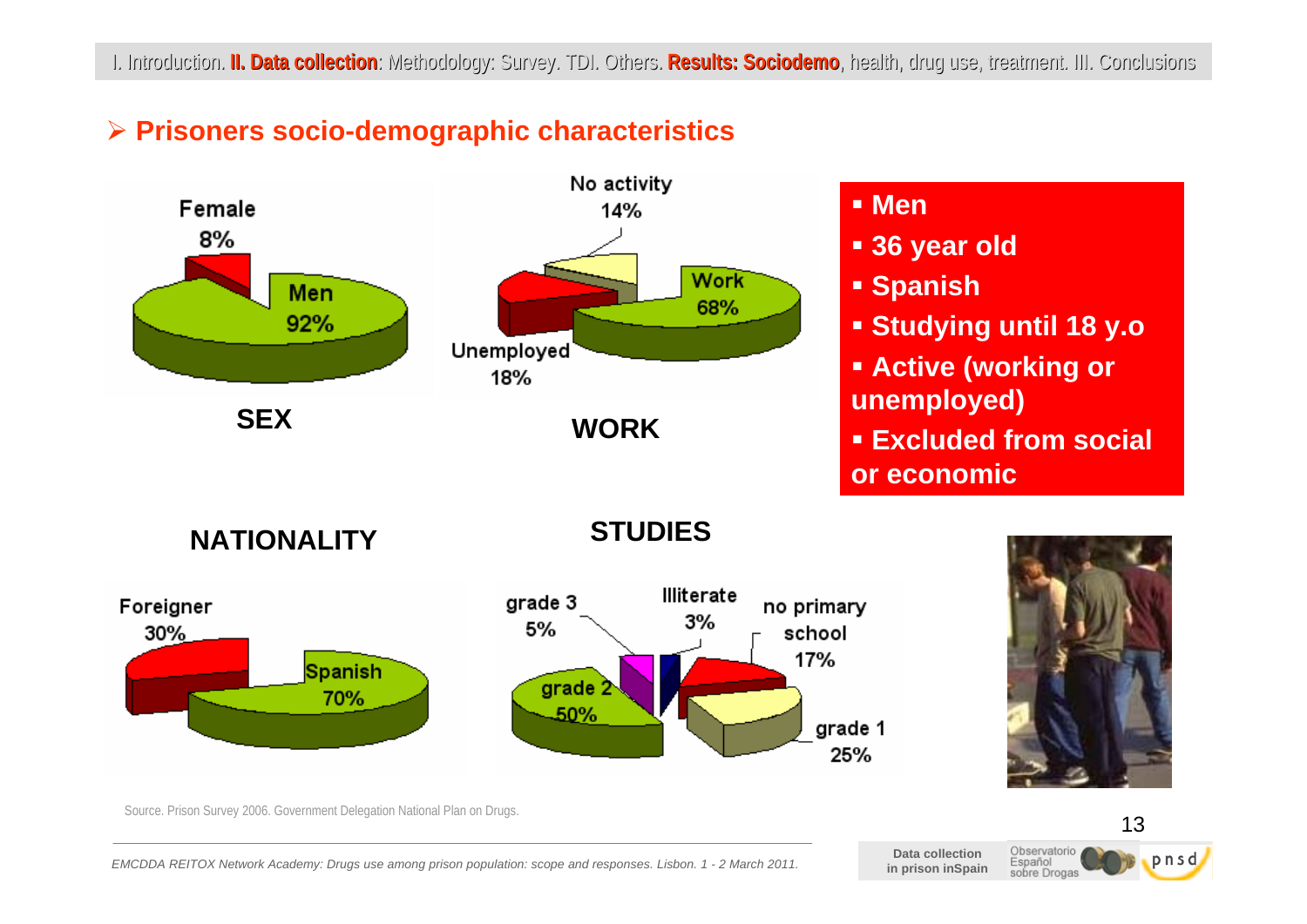#### ¾ **Prevalence (%) of HIV infection in prisoners: Descendent Trend as general population.**



Source. Annual Report 2008. Government Delegation National Plan on Drugs.

#### ¾ **Mental health in prisoners is one the main health problems**

#### Psychiatric comorbidity: 2 out of 10 drug users have a psychiatric problem.

Source. Annual Report 2007. Government Delegation National Plan on Drugs.

*EMCDDA REITOX Network Academy: Drugs use among prison population: scope and responses. Lisbon. 1 - 2 March 2011.* 



**Specific health care needs of drug users in prison: blood-borne infectious diseases and co-morbid psychiatric problems.**



**Data collection in prison inSpain**

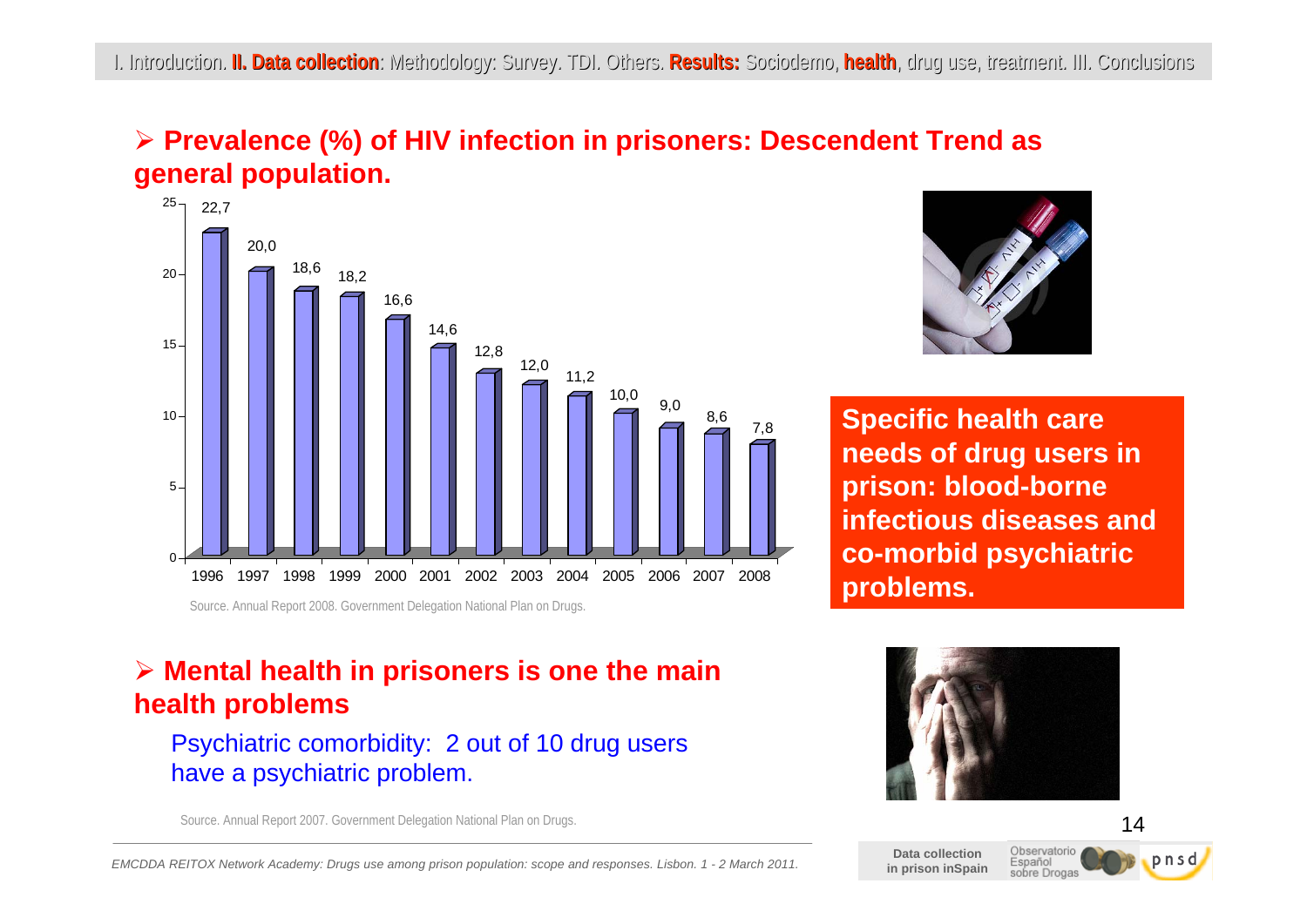#### ¾ **Health perception (%) among the prison population 1 and the general population 2**



Source. 1) Prison Survey 2006. Government Delegation for the National Plan on Drugs.. 2) National Health survey 2006.

#### **Improving the health of this population involves improving their social and economic environment**

*EMCDDA REITOX Network Academy: Drugs use among prison population: scope and responses. Lisbon. 1 - 2 March 2011.* 

**Data collection in prison inSpain**

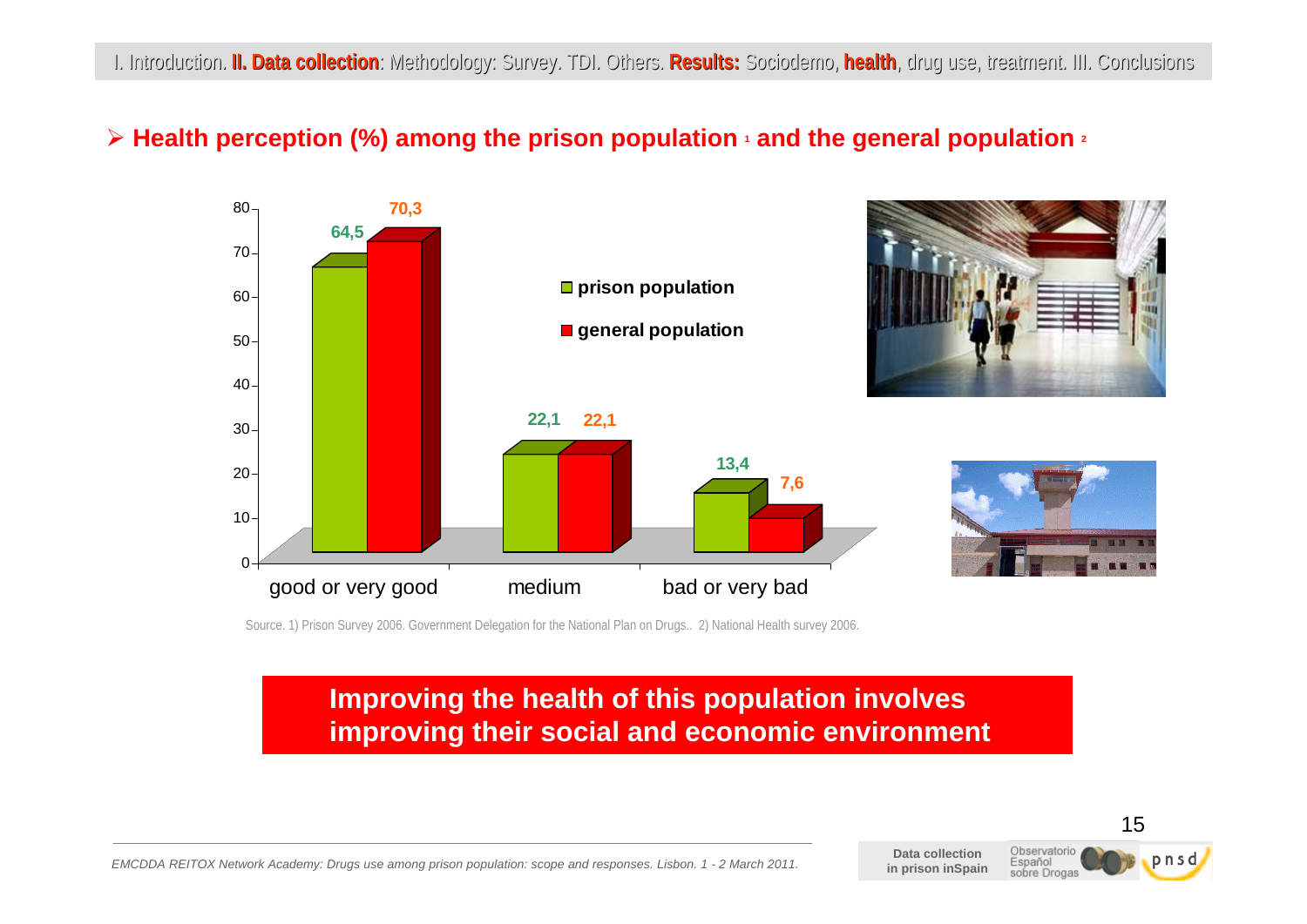#### ¾ **Last 30 days prevalence of drug use (%) among the general population and in prisoners (in and outside prisons)**



**more prevalent prisoners than in the general population**

**prisoners change pattern of use or stop consuming drugs in** 

Source: 1 Household survey 2007. Spanish Observatory on Drugs. 2: Prison Survey 2006. Government Delegation for the National Plan on Drugs.

**Data collection in prison inSpain**

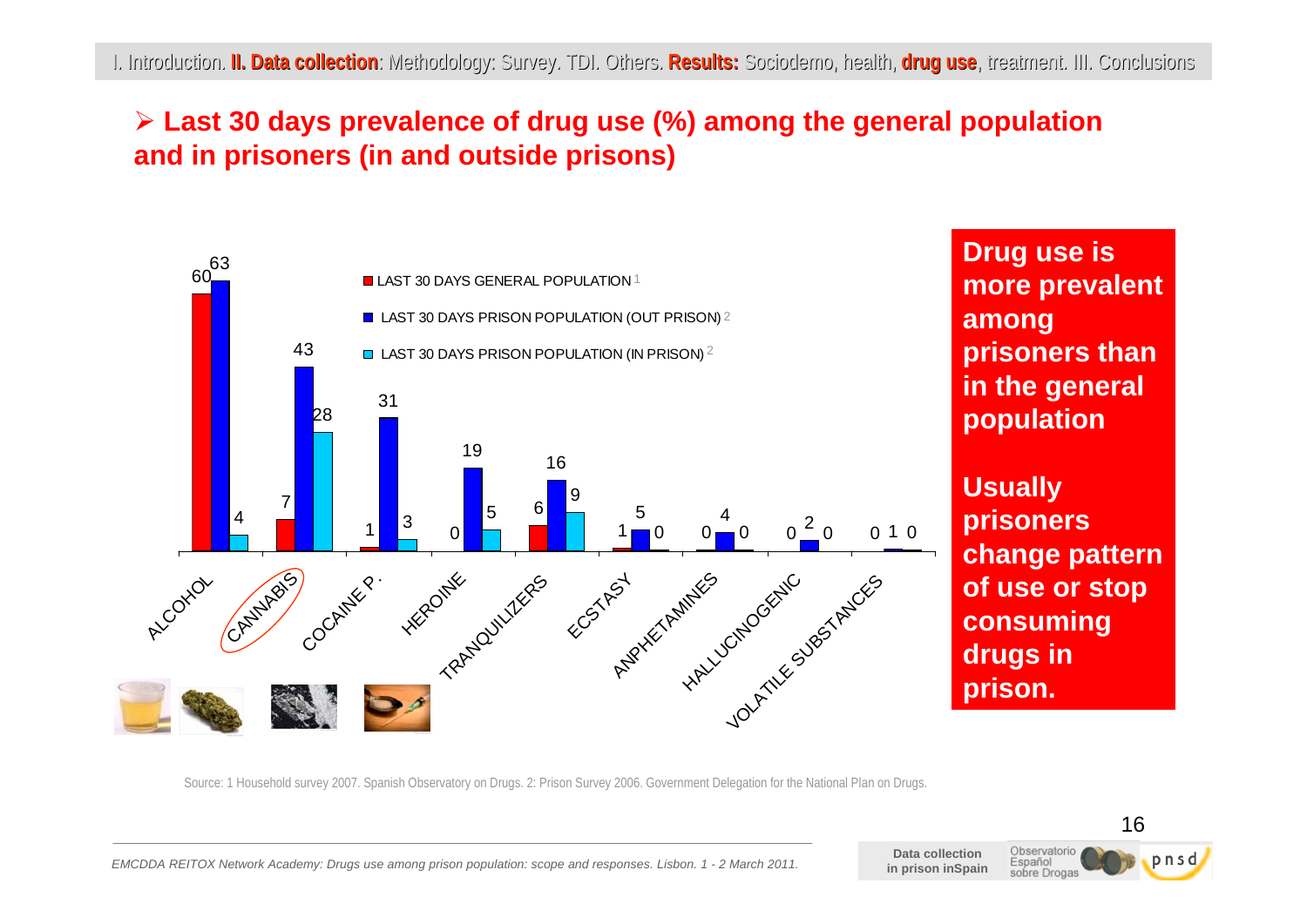#### Principle of equivalence

*Prisoners must have the same level of medical care as a person living in the community and prison health services should be able to provide treatment for drug related problems in similar terms to those provided outside prison (CPT, 2006; WHO 2007). Recognised by the EU (Council Recommendation of 18 june 2003 and EU Drug Action Plan 2009-12 )* 

□ Spain meets this principle of equivalence which is included in equivalence which is included in the Spanish National Strategy on the Spanish National Strategy on Drugs 2009-2016. Drugs 2009-2016.

 Drug treatment will be provided Drug treatment will be provided both in the community and in both in the community and in prisons in a similar and equivalent prisons in a similar and equivalent manner.

Universal and free of charge Universal and free of charge access will be guaranteed. access will be guaranteed.



Avalaible in english at www.pnsd.msc.es



**Data collection in prison in Spain**



17

*EMCDDA REITOX Network Academy: Drugs use among prison population: scope and responses. Lisbon. 1 - 2 March 2011.*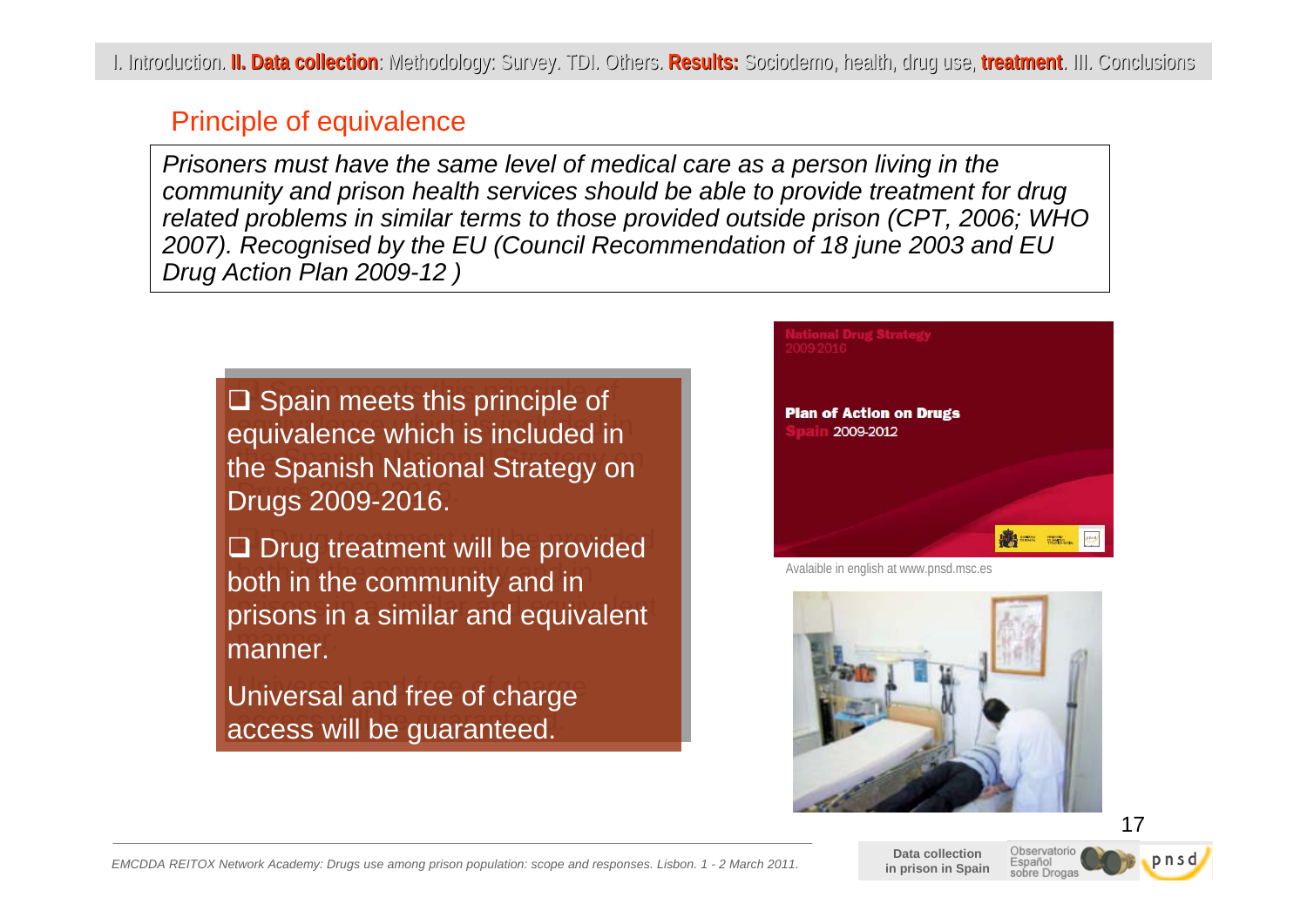#### ¾**Treatment Demand Indicator (TDI) in prisons and general population breakdown by different type of drugs (nº treatment specific drug / nº treatment all drugs in %)**



## **Most prevalent drug-specific treatment:**

- **- Prisoners: heroine**
- **- General population: Cocaine**

**Cannabis < 18 y.o**



**Data collection in prison inSpain**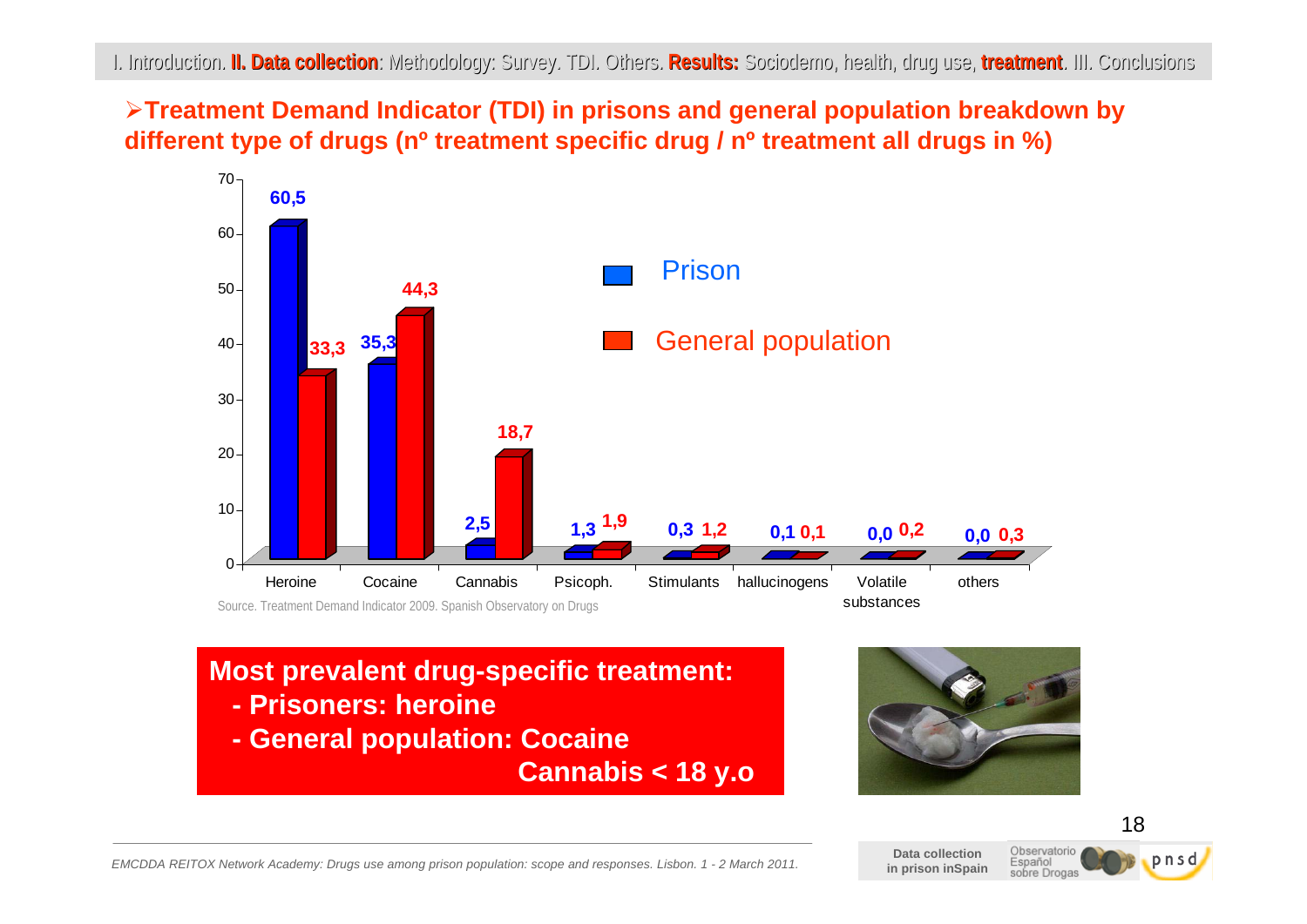#### **PROGRAMS IN PRISON (2008 data)**

- ¾Health promotion. 26454 prisoners
- ¾Drug users: Prevention, education, treatment services and harm reduction: Deshabituation: 8,38% (treatments in one day / prison population) Metadone maintenance: 11,7 % (treatments in one day / prison population) Syringe exchange programas: all centres, 10 582 syringes (Cataluña excluded)
- ¾**Mental health**
- ¾Infectious diseases Infectious diseases
- ¾Social rehabilitation



Source. Annual Report 2008. Government Delegation National Plan on Drugs. \* Cataluña excluded



Methadone and needle exchange programs are decreasing secondary to the decrease of drug injecting

Distribution of condoms and syringes has shown good results and does not imply risks





*EMCDDA REITOX Network Academy: Drugs use among prison population: scope and responses. Lisbon. 1 - 2 March 2011.*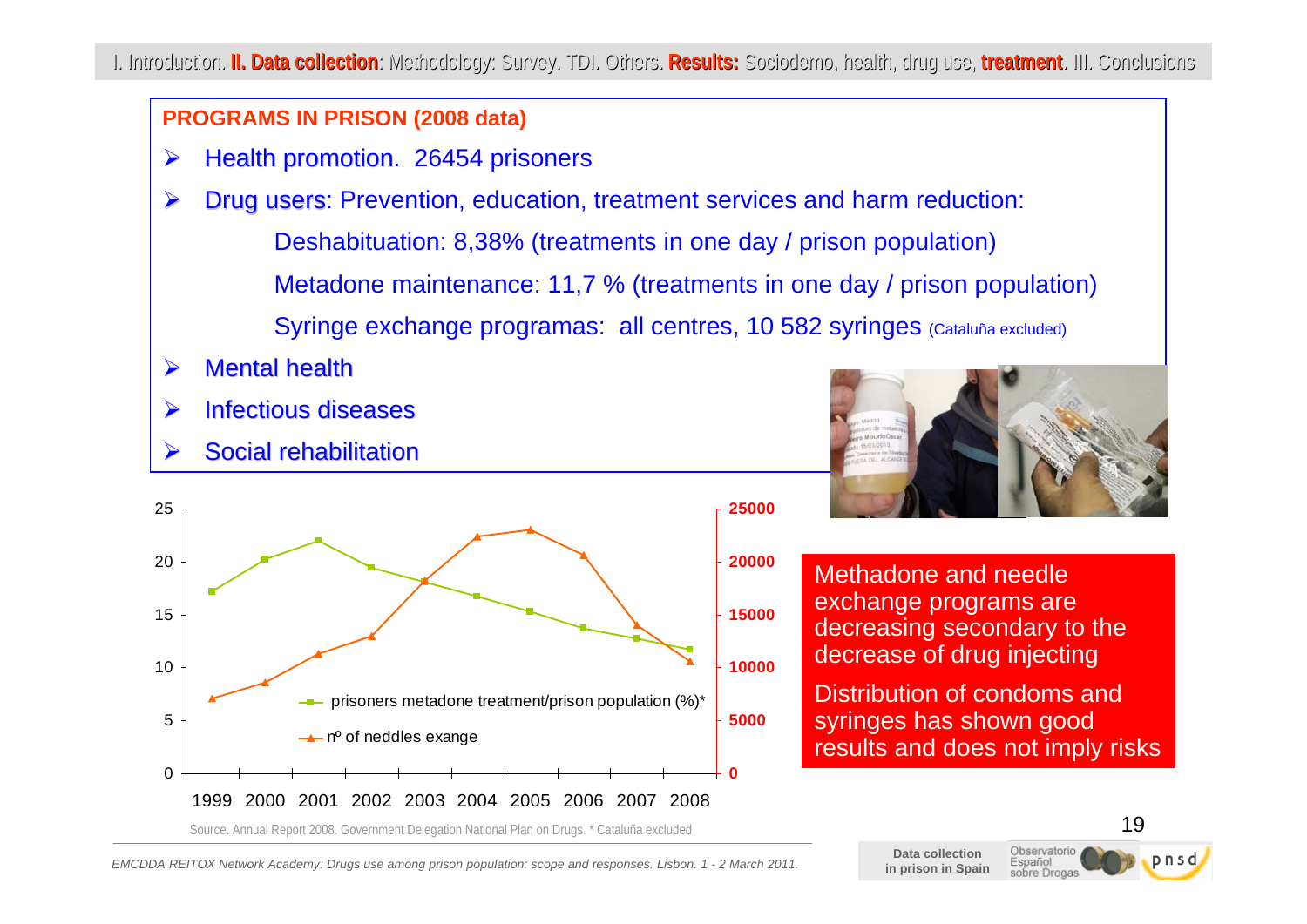#### **DATA COLLECTION, METHODOLOGY, AND POLICIES**

- $\blacksquare$  Standardization of definitions and methodologies for data collection and analysis is necessary, in order to improve the **comparability** between regions and countries.
- **Collaboration** between different actors at regional, national and international levels is necessary to obtain good results in data collection and therefore in policies.
- **Adapting** methodologies and sources of information to the changing phenomena of drugs will help to detect new patterns of drug use.
- $\mathcal{L}_{\mathcal{A}}$  **Social reintegration and rehabilitation** is essential and will require collaboration, between different agencies, to ensure proper monitoring of social and health care, (including treatment in drugs) at the time of **release** from prison.
- $\blacksquare$ **Prisons have an crucial role** in develop prevention, harm reduction, and treatment services. Prisons health services can reach drug users who had no contact with the drug care system, help to start (or continue) drug treatment and contribute to treatment adherence. Public Administration must **support them**.



**Drogas. Hay trenes** que es mejor NO coger



*EMCDDA REITOX Network Academy: Drugs use among prison population: scope and responses. Lisbon. 1 - 2 March 2011.* 

**Data collection in prison in Spain**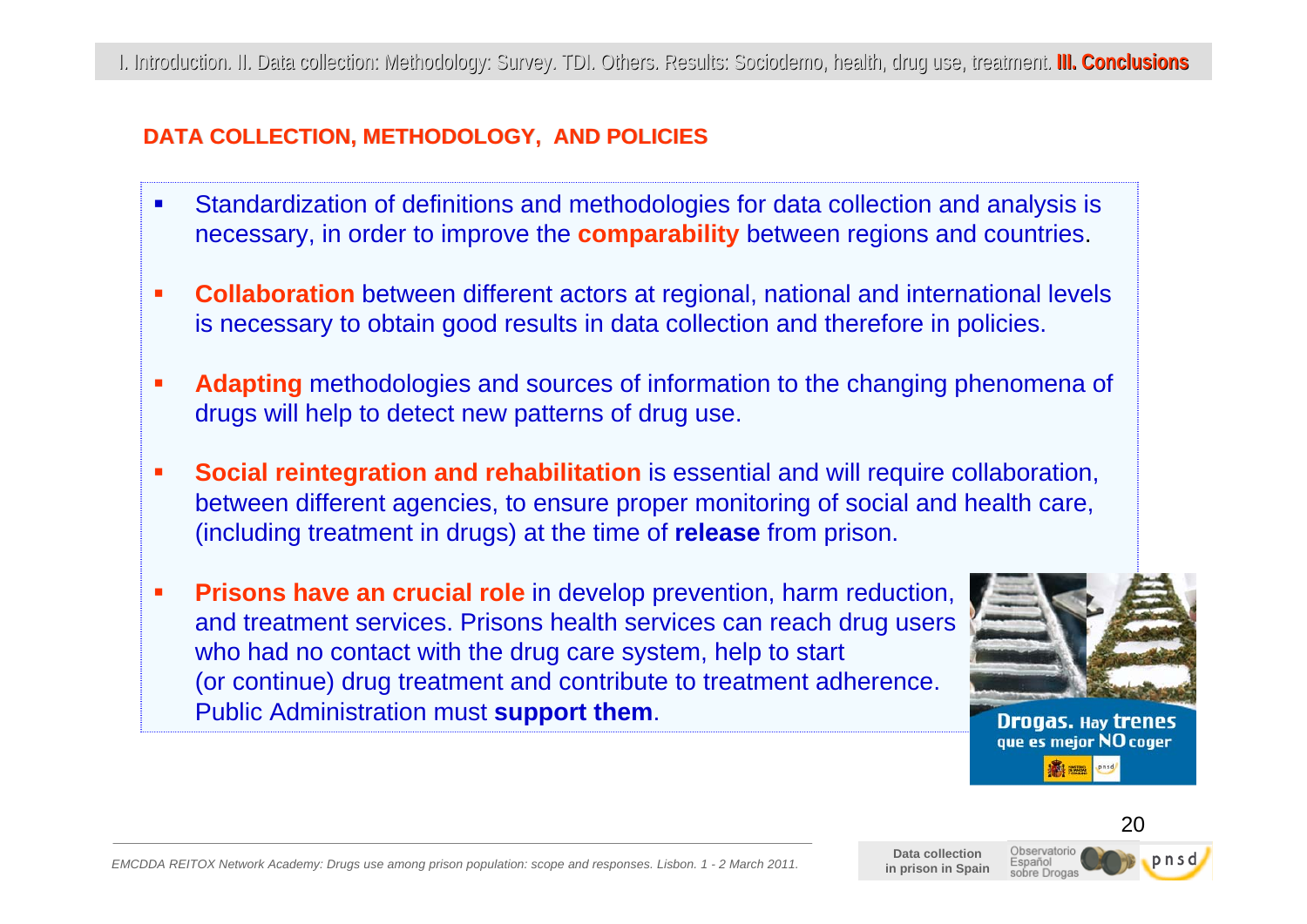#### **DATA COLLECTION, METHODOLOGY, AND POLICIES**

- It is necessary **to think** on how we are collecting the data, strengths and weaknesses and how we can improve.
- $\blacksquare$  From the beginning of the design of the data collection is necessary to be clear that **data must be useful** to draw up and devise interventions and programs (prevention, treatment…). The data should also be useful for **evaluating policies.**
- $\blacksquare$  People working in collecting and analyzing data are **responsible to provide them**, in a comprehensive way, to policy makers.
- $\blacksquare$  Data-based reflections and interventions should be included in the policies and should somehow help to **improve the health of the population.** (here prisoners health).
- $\blacksquare$ **Spain** has routine data collection, cross-sectional surveys and ad-hoc research for health and drug use. Access to drug treatment in prisons is similar than in the general population. It is universal and free of charge.



Español



21

pnsd

*EMCDDA REITOX Network Academy: Drugs use among prison population: scope and responses. Lisbon. 1 - 2 March 2011.* 

**Data collection in prison in Spain**